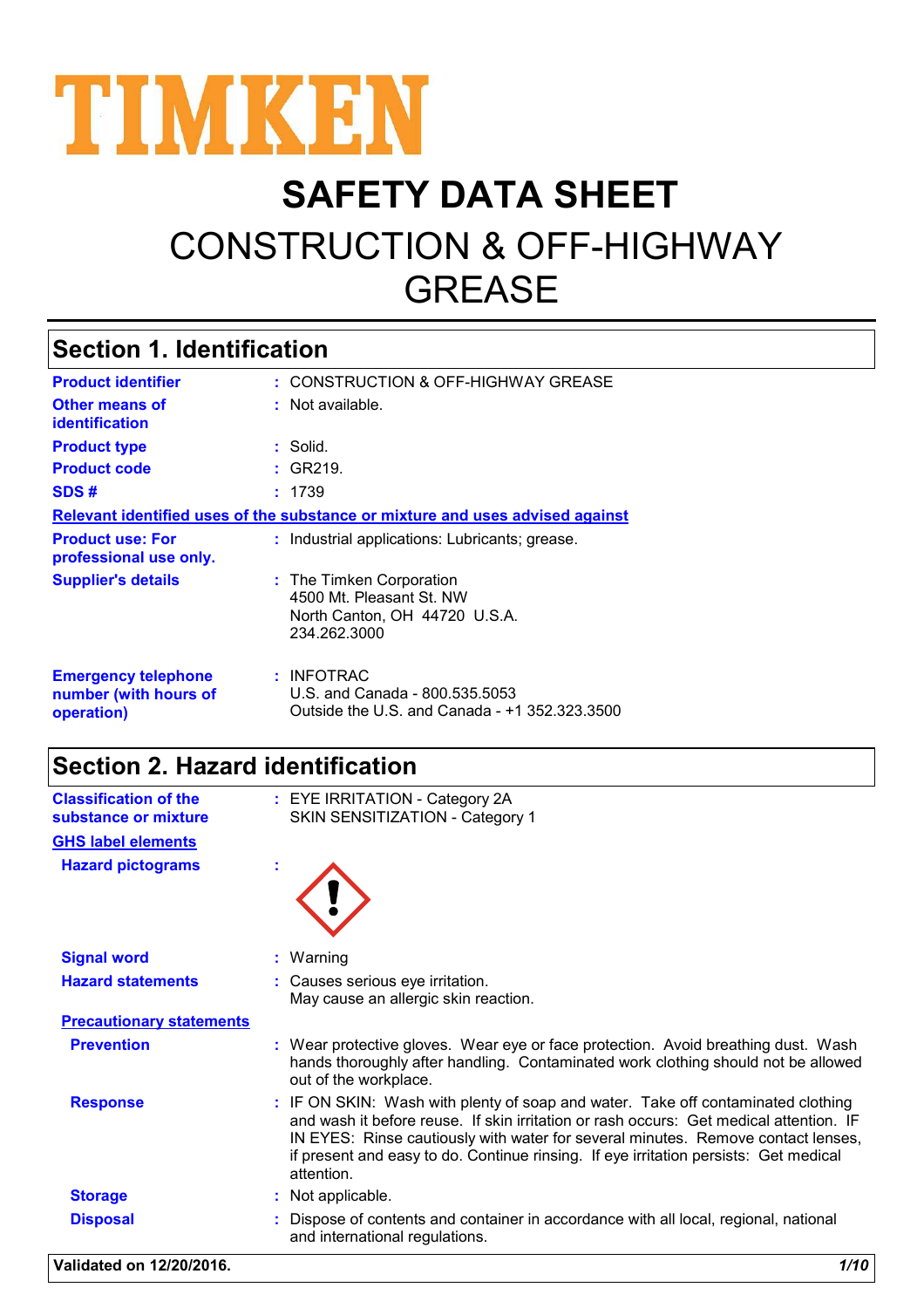# **Section 2. Hazard identification**

**Other hazards which do not :** None known. **result in classification**

# **Section 3. Composition/information on ingredients**

**:** Mixture

| <b>Other means of</b><br><b>identification</b> | : Not available. |
|------------------------------------------------|------------------|
| <b>CAS number/other identifiers</b>            |                  |
| <b>Ingredient name</b>                         |                  |

| <b>Ingredient name</b>                                    | $\%$ (w/w) | <b>CAS number</b> |
|-----------------------------------------------------------|------------|-------------------|
| Distillates (petroleum), solvent-dewaxed heavy paraffinic | $17 - 13$  | 64742-65-0        |
| Benzenesulfonic acid, C10-16-alkyl derivs.                | $1 - 5$    | 68584-22-5        |
| Sulfonic acids, petroleum, calcium salts                  | $1 - 5$    | 61789-86-4        |
| diboron calcium tetraoxide                                | $1-5$      | 13701-64-9        |
| calcium dodecylbenzenesulphonate                          | $1-5$      | 26264-06-2        |

**There are no additional ingredients present which, within the current knowledge of the supplier and in the concentrations applicable, are classified as hazardous to health or the environment and hence require reporting in this section.**

**Occupational exposure limits, if available, are listed in Section 8.**

## **Section 4. First-aid measures**

#### **Description of necessary first aid measures**

| <b>Eye contact</b>                                 | : Immediately flush eyes with plenty of water, occasionally lifting the upper and lower<br>eyelids. Check for and remove any contact lenses. Continue to rinse for at least 10<br>minutes. Get medical attention.                                                                                                                                                                                                                                                                                                                                                                                                                                                                                                                                                                                                          |
|----------------------------------------------------|----------------------------------------------------------------------------------------------------------------------------------------------------------------------------------------------------------------------------------------------------------------------------------------------------------------------------------------------------------------------------------------------------------------------------------------------------------------------------------------------------------------------------------------------------------------------------------------------------------------------------------------------------------------------------------------------------------------------------------------------------------------------------------------------------------------------------|
| <b>Inhalation</b>                                  | Remove victim to fresh air and keep at rest in a position comfortable for breathing.<br>If not breathing, if breathing is irregular or if respiratory arrest occurs, provide<br>artificial respiration or oxygen by trained personnel. It may be dangerous to the<br>person providing aid to give mouth-to-mouth resuscitation. Get medical attention if<br>adverse health effects persist or are severe. If unconscious, place in recovery<br>position and get medical attention immediately. Maintain an open airway. Loosen<br>tight clothing such as a collar, tie, belt or waistband.                                                                                                                                                                                                                                 |
| <b>Skin contact</b>                                | : Wash with plenty of soap and water. Remove contaminated clothing and shoes.<br>Wash contaminated clothing thoroughly with water before removing it, or wear<br>gloves. Continue to rinse for at least 10 minutes. Get medical attention. In the<br>event of any complaints or symptoms, avoid further exposure. Wash clothing<br>before reuse. Clean shoes thoroughly before reuse.                                                                                                                                                                                                                                                                                                                                                                                                                                      |
| <b>Ingestion</b>                                   | Wash out mouth with water. Remove dentures if any. Remove victim to fresh air<br>and keep at rest in a position comfortable for breathing. If material has been<br>swallowed and the exposed person is conscious, give small quantities of water to<br>drink. Stop if the exposed person feels sick as vomiting may be dangerous. Do not<br>induce vomiting unless directed to do so by medical personnel. If vomiting occurs,<br>the head should be kept low so that vomit does not enter the lungs. Get medical<br>attention if adverse health effects persist or are severe. Never give anything by<br>mouth to an unconscious person. If unconscious, place in recovery position and get<br>medical attention immediately. Maintain an open airway. Loosen tight clothing such<br>as a collar, tie, belt or waistband. |
| Most important symptoms/effects, acute and delayed |                                                                                                                                                                                                                                                                                                                                                                                                                                                                                                                                                                                                                                                                                                                                                                                                                            |
| <b>Potential acute health effects</b>              |                                                                                                                                                                                                                                                                                                                                                                                                                                                                                                                                                                                                                                                                                                                                                                                                                            |
| <b>Eye contact</b>                                 | : Causes serious eye irritation.                                                                                                                                                                                                                                                                                                                                                                                                                                                                                                                                                                                                                                                                                                                                                                                           |
| <b>Inhalation</b>                                  | : No known significant effects or critical hazards.                                                                                                                                                                                                                                                                                                                                                                                                                                                                                                                                                                                                                                                                                                                                                                        |

**Skin contact :** May cause an allergic skin reaction.

**Ingestion :** No known significant effects or critical hazards.

**Validated on 12/20/2016.** *2/10*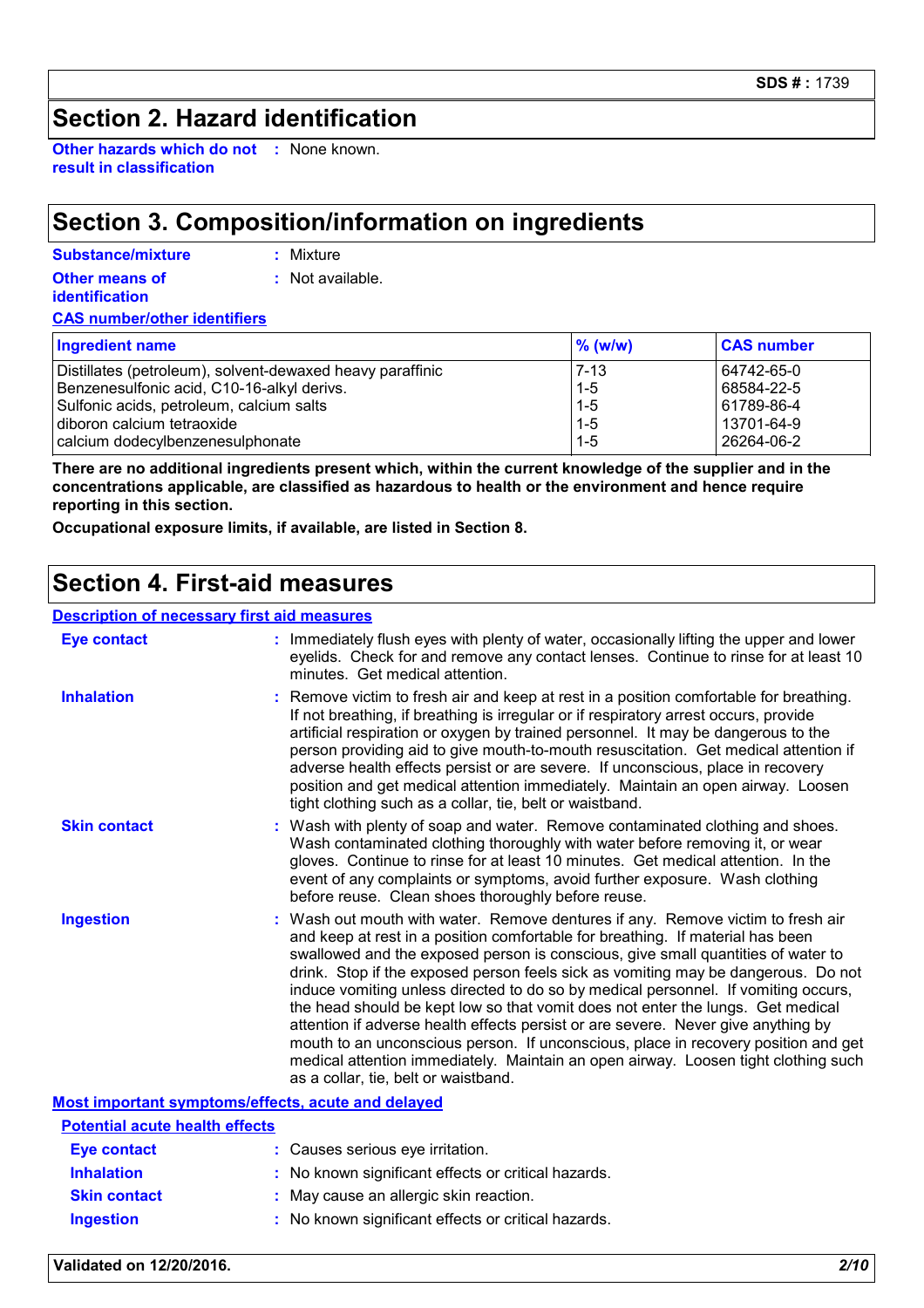## **Section 4. First-aid measures**

#### **Over-exposure signs/symptoms**

| <b>Eye contact</b>                | : Adverse symptoms may include the following:<br>pain or irritation<br>watering<br>redness                                                                                                                                                                               |
|-----------------------------------|--------------------------------------------------------------------------------------------------------------------------------------------------------------------------------------------------------------------------------------------------------------------------|
| <b>Inhalation</b>                 | : No specific data.                                                                                                                                                                                                                                                      |
| <b>Skin contact</b>               | : Adverse symptoms may include the following:<br>irritation<br>redness                                                                                                                                                                                                   |
| <b>Ingestion</b>                  | : No specific data.                                                                                                                                                                                                                                                      |
|                                   | Indication of immediate medical attention and special treatment needed, if necessary                                                                                                                                                                                     |
| <b>Notes to physician</b>         | : Treat symptomatically. Contact poison treatment specialist immediately if large<br>quantities have been ingested or inhaled.                                                                                                                                           |
| <b>Specific treatments</b>        | : No specific treatment.                                                                                                                                                                                                                                                 |
| <b>Protection of first-aiders</b> | : No action shall be taken involving any personal risk or without suitable training. It<br>may be dangerous to the person providing aid to give mouth-to-mouth resuscitation.<br>Wash contaminated clothing thoroughly with water before removing it, or wear<br>gloves. |

**See toxicological information (Section 11)**

# **Section 5. Fire-fighting measures**

| <b>Extinguishing media</b>                               |                                                                                                                                                                                                     |
|----------------------------------------------------------|-----------------------------------------------------------------------------------------------------------------------------------------------------------------------------------------------------|
| <b>Suitable extinguishing</b><br>media                   | : Use an extinguishing agent suitable for the surrounding fire.                                                                                                                                     |
| <b>Unsuitable extinguishing</b><br>media                 | : None known.                                                                                                                                                                                       |
| <b>Specific hazards arising</b><br>from the chemical     | : No specific fire or explosion hazard.                                                                                                                                                             |
| <b>Hazardous thermal</b><br>decomposition products       | : Decomposition products may include the following materials:<br>carbon dioxide<br>carbon monoxide<br>sulfur oxides<br>metal oxide/oxides                                                           |
| <b>Special protective actions</b><br>for fire-fighters   | : Promptly isolate the scene by removing all persons from the vicinity of the incident if<br>there is a fire. No action shall be taken involving any personal risk or without<br>suitable training. |
| <b>Special protective</b><br>equipment for fire-fighters | : Fire-fighters should wear appropriate protective equipment and self-contained<br>breathing apparatus (SCBA) with a full face-piece operated in positive pressure<br>mode.                         |

# **Section 6. Accidental release measures**

|                                  |     | <b>Personal precautions, protective equipment and emergency procedures</b>                                                                                                                                                                                                                                                                                                        |      |
|----------------------------------|-----|-----------------------------------------------------------------------------------------------------------------------------------------------------------------------------------------------------------------------------------------------------------------------------------------------------------------------------------------------------------------------------------|------|
| For non-emergency<br>personnel   |     | : No action shall be taken involving any personal risk or without suitable training.<br>Evacuate surrounding areas. Keep unnecessary and unprotected personnel from<br>entering. Do not touch or walk through spilled material. Provide adequate<br>ventilation. Wear appropriate respirator when ventilation is inadequate. Put on<br>appropriate personal protective equipment. |      |
| For emergency responders         | -11 | If specialized clothing is required to deal with the spillage, take note of any<br>information in Section 8 on suitable and unsuitable materials. See also the<br>information in "For non-emergency personnel".                                                                                                                                                                   |      |
| <b>Environmental precautions</b> |     | : Avoid dispersal of spilled material and runoff and contact with soil, waterways,<br>drains and sewers. Inform the relevant authorities if the product has caused<br>environmental pollution (sewers, waterways, soil or air).                                                                                                                                                   |      |
| Validated on 12/20/2016.         |     |                                                                                                                                                                                                                                                                                                                                                                                   | 3/10 |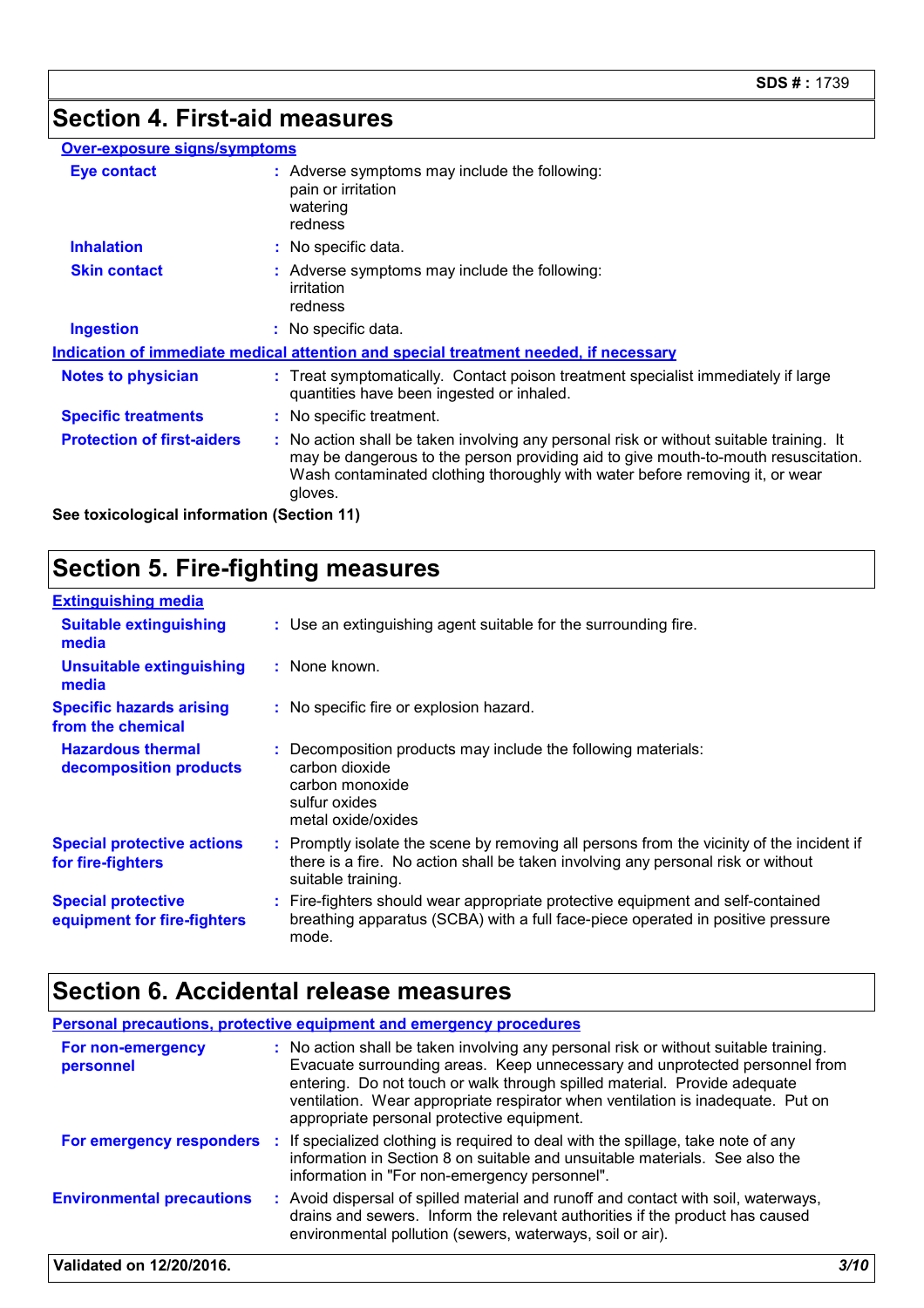## **Section 6. Accidental release measures**

#### **Methods and materials for containment and cleaning up**

| <b>Small spill</b> | : Move containers from spill area. Avoid dust generation. Using a vacuum with<br>HEPA filter will reduce dust dispersal. Place spilled material in a designated,<br>labeled waste container. Dispose of via a licensed waste disposal contractor.                                                                                                                                                                                                  |
|--------------------|----------------------------------------------------------------------------------------------------------------------------------------------------------------------------------------------------------------------------------------------------------------------------------------------------------------------------------------------------------------------------------------------------------------------------------------------------|
| Large spill        | : Move containers from spill area. Approach release from upwind. Prevent entry into<br>sewers, water courses, basements or confined areas. Avoid dust generation. Do<br>not dry sweep. Vacuum dust with equipment fitted with a HEPA filter and place in a<br>closed, labeled waste container. Dispose of via a licensed waste disposal<br>contractor. Note: see Section 1 for emergency contact information and Section 13<br>for waste disposal. |

# **Section 7. Handling and storage**

| <b>Precautions for safe handling</b>                                      |                                                                                                                                                                                                                                                                                                                                                                                                                                                                                                               |
|---------------------------------------------------------------------------|---------------------------------------------------------------------------------------------------------------------------------------------------------------------------------------------------------------------------------------------------------------------------------------------------------------------------------------------------------------------------------------------------------------------------------------------------------------------------------------------------------------|
| <b>Protective measures</b>                                                | : Put on appropriate personal protective equipment (see Section 8). Persons with a<br>history of skin sensitization problems should not be employed in any process in<br>which this product is used. Do not get in eyes or on skin or clothing. Do not ingest.<br>Keep in the original container or an approved alternative made from a compatible<br>material, kept tightly closed when not in use. Empty containers retain product<br>residue and can be hazardous. Do not reuse container.                 |
| <b>Advice on general</b><br>occupational hygiene                          | : Eating, drinking and smoking should be prohibited in areas where this material is<br>handled, stored and processed. Workers should wash hands and face before<br>eating, drinking and smoking. Remove contaminated clothing and protective<br>equipment before entering eating areas. See also Section 8 for additional<br>information on hygiene measures.                                                                                                                                                 |
| <b>Conditions for safe storage,</b><br>including any<br>incompatibilities | : Store in accordance with local regulations. Store in original container protected<br>from direct sunlight in a dry, cool and well-ventilated area, away from incompatible<br>materials (see Section 10) and food and drink. Keep container tightly closed and<br>sealed until ready for use. Containers that have been opened must be carefully<br>resealed and kept upright to prevent leakage. Do not store in unlabeled containers.<br>Use appropriate containment to avoid environmental contamination. |

# **Section 8. Exposure controls/personal protection**

#### **Control parameters**

#### **Occupational exposure limits**

| <b>Ingredient name</b>                                    |                                                                                                                                                                                                                                                                                                                                 | <b>Exposure limits</b>                                                                                                                                                                                                                                                                                       |  |
|-----------------------------------------------------------|---------------------------------------------------------------------------------------------------------------------------------------------------------------------------------------------------------------------------------------------------------------------------------------------------------------------------------|--------------------------------------------------------------------------------------------------------------------------------------------------------------------------------------------------------------------------------------------------------------------------------------------------------------|--|
| Distillates (petroleum), solvent-dewaxed heavy paraffinic |                                                                                                                                                                                                                                                                                                                                 | CA Alberta Provincial (Canada, 4/2009).<br>8 hrs OEL: 5 mg/m <sup>3</sup> 8 hours. Form: Mist<br>15 min OEL: 10 mg/m <sup>3</sup> 15 minutes. Form:<br>Mist<br>CA Quebec Provincial (Canada, 1/2014).<br>TWAEV: 5 mg/m <sup>3</sup> 8 hours. Form: mist<br>STEV: 10 mg/m <sup>3</sup> 15 minutes. Form: mist |  |
| <b>Appropriate engineering</b><br><b>controls</b>         | contaminants.                                                                                                                                                                                                                                                                                                                   | : Good general ventilation should be sufficient to control worker exposure to airborne                                                                                                                                                                                                                       |  |
| <b>Environmental exposure</b><br><b>controls</b>          | : Emissions from ventilation or work process equipment should be checked to ensure<br>they comply with the requirements of environmental protection legislation. In some<br>cases, fume scrubbers, filters or engineering modifications to the process<br>equipment will be necessary to reduce emissions to acceptable levels. |                                                                                                                                                                                                                                                                                                              |  |

**Individual protection measures**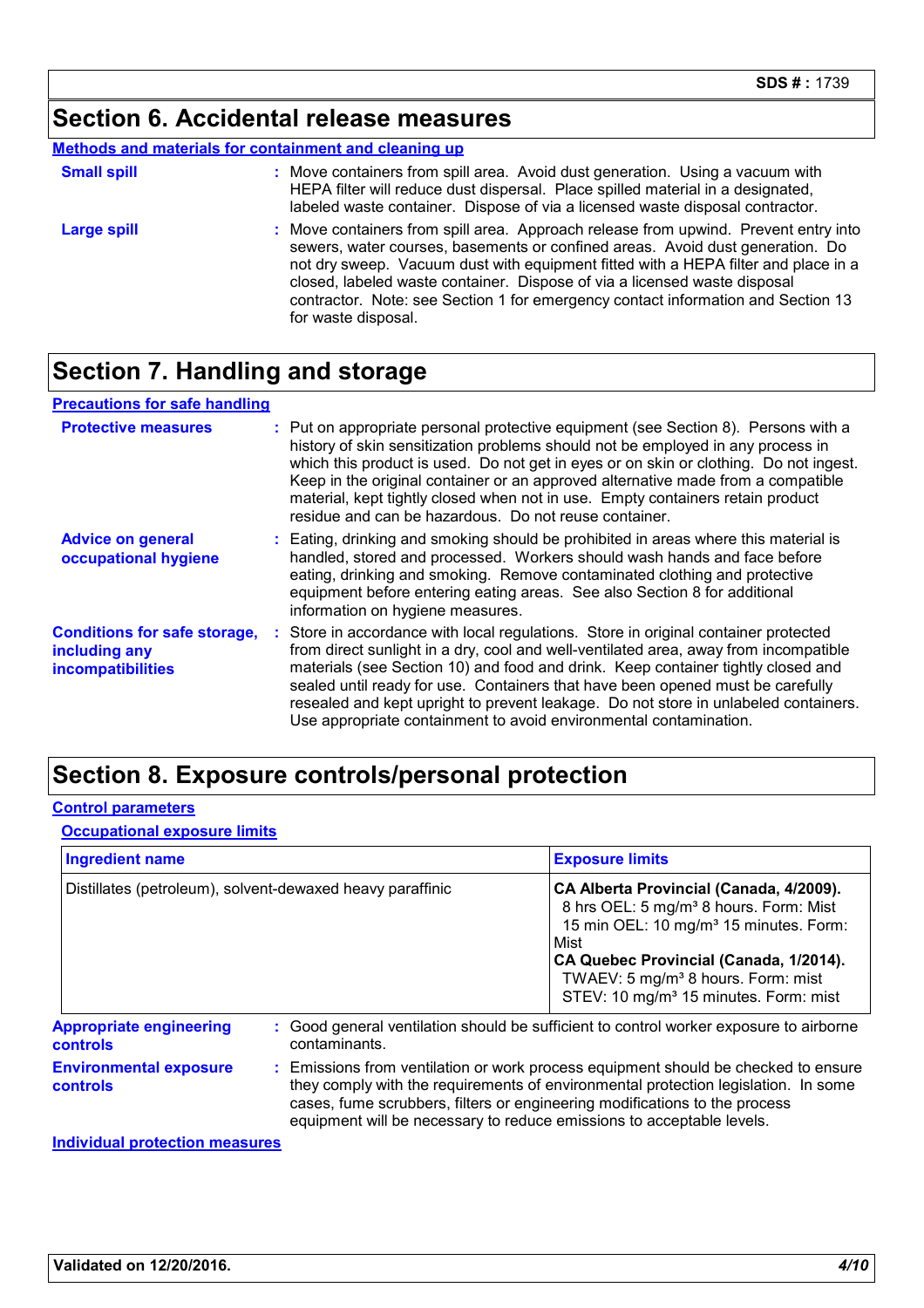# **Section 8. Exposure controls/personal protection**

| <b>Hygiene measures</b>       | : Wash hands, forearms and face thoroughly after handling chemical products, before<br>eating, smoking and using the lavatory and at the end of the working period.<br>Appropriate techniques should be used to remove potentially contaminated clothing.<br>Contaminated work clothing should not be allowed out of the workplace. Wash<br>contaminated clothing before reusing. Ensure that eyewash stations and safety<br>showers are close to the workstation location.                                                                                                                                               |
|-------------------------------|---------------------------------------------------------------------------------------------------------------------------------------------------------------------------------------------------------------------------------------------------------------------------------------------------------------------------------------------------------------------------------------------------------------------------------------------------------------------------------------------------------------------------------------------------------------------------------------------------------------------------|
| <b>Eye/face protection</b>    | Safety eyewear complying with an approved standard should be used when a risk<br>assessment indicates this is necessary to avoid exposure to liquid splashes, mists,<br>gases or dusts. If contact is possible, the following protection should be worn,<br>unless the assessment indicates a higher degree of protection: chemical splash<br>goggles.                                                                                                                                                                                                                                                                    |
| <b>Skin protection</b>        |                                                                                                                                                                                                                                                                                                                                                                                                                                                                                                                                                                                                                           |
| <b>Hand protection</b>        | : Chemical-resistant, impervious gloves complying with an approved standard should<br>be worn at all times when handling chemical products if a risk assessment indicates<br>this is necessary. Considering the parameters specified by the glove manufacturer,<br>check during use that the gloves are still retaining their protective properties. It<br>should be noted that the time to breakthrough for any glove material may be<br>different for different glove manufacturers. In the case of mixtures, consisting of<br>several substances, the protection time of the gloves cannot be accurately<br>estimated. |
| <b>Body protection</b>        | Personal protective equipment for the body should be selected based on the task<br>being performed and the risks involved and should be approved by a specialist<br>before handling this product.                                                                                                                                                                                                                                                                                                                                                                                                                         |
| <b>Other skin protection</b>  | Appropriate footwear and any additional skin protection measures should be<br>selected based on the task being performed and the risks involved and should be<br>approved by a specialist before handling this product.                                                                                                                                                                                                                                                                                                                                                                                                   |
| <b>Respiratory protection</b> | Based on the hazard and potential for exposure, select a respirator that meets the<br>appropriate standard or certification. Respirators must be used according to a<br>respiratory protection program to ensure proper fitting, training, and other important<br>aspects of use.                                                                                                                                                                                                                                                                                                                                         |

# **Section 9. Physical and chemical properties**

| <b>Appearance</b>                                 |                                                                                                                    |
|---------------------------------------------------|--------------------------------------------------------------------------------------------------------------------|
| <b>Physical state</b>                             | : Solid. [grease]                                                                                                  |
| <b>Color</b>                                      | : Gray.                                                                                                            |
| Odor                                              | Mild. Petroleum oil                                                                                                |
| <b>Odor threshold</b>                             | : Not available.                                                                                                   |
| рH                                                | : Not applicable.                                                                                                  |
| <b>Melting point</b>                              | : Not available.                                                                                                   |
| <b>Boiling point</b>                              | : Not available.                                                                                                   |
| <b>Flash point</b>                                | : Not available.                                                                                                   |
| <b>Evaporation rate</b>                           | : Not available.                                                                                                   |
| <b>Flammability (solid, gas)</b>                  | : Flammable in the presence of the following materials or conditions: open flames,<br>sparks and static discharge. |
| Lower and upper explosive<br>(flammable) limits   | : Not available.                                                                                                   |
| <b>Vapor pressure</b>                             | : Not available.                                                                                                   |
| <b>Vapor density</b>                              | : Not available.                                                                                                   |
| <b>Relative density</b>                           | $: 0.96$ g/cm <sup>3</sup>                                                                                         |
| <b>Solubility</b>                                 | : Insoluble in the following materials: cold water and hot water.                                                  |
| <b>Partition coefficient: n-</b><br>octanol/water | : Not available.                                                                                                   |
| <b>Auto-ignition temperature</b>                  | : Not available.                                                                                                   |

**Validated on 12/20/2016.** *5/10*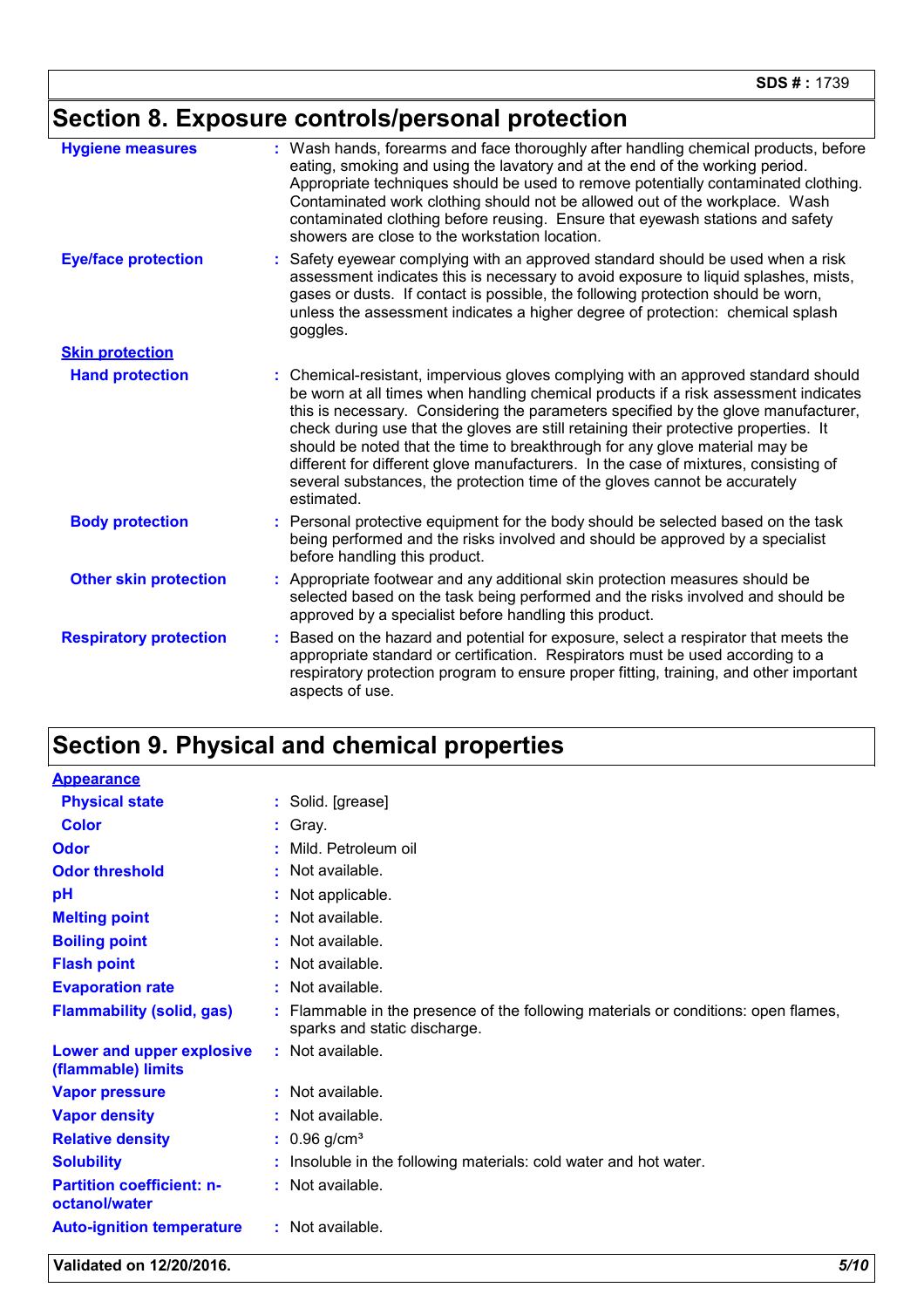# **Section 9. Physical and chemical properties**

**Viscosity :** Not available. **Decomposition temperature :** Not available.

# **Section 10. Stability and reactivity**

| <b>Reactivity</b><br><b>Chemical stability</b><br><b>Possibility of hazardous</b><br>reactions | : No specific test data related to reactivity available for this product or its ingredients.<br>: The product is stable.<br>: Under normal conditions of storage and use, hazardous reactions will not occur. |
|------------------------------------------------------------------------------------------------|---------------------------------------------------------------------------------------------------------------------------------------------------------------------------------------------------------------|
| <b>Conditions to avoid</b>                                                                     | : No specific data.                                                                                                                                                                                           |
| <b>Incompatible materials</b>                                                                  | : No specific data.                                                                                                                                                                                           |
| <b>Hazardous decomposition</b>                                                                 | : Under normal conditions of storage and use, hazardous decomposition products                                                                                                                                |
| products                                                                                       | should not be produced.                                                                                                                                                                                       |

# **Section 11. Toxicological information**

#### **Information on toxicological effects**

| <b>Product/ingredient name</b>                                  | <b>Result</b>                                                                                                              | <b>Species</b> | <b>Dose</b> | <b>Exposure</b>          |  |  |
|-----------------------------------------------------------------|----------------------------------------------------------------------------------------------------------------------------|----------------|-------------|--------------------------|--|--|
| Distillates (petroleum),<br>solvent-dewaxed heavy<br>paraffinic | LD50 Dermal                                                                                                                | Rabbit         | >5000 mg/kg | $\overline{a}$           |  |  |
|                                                                 | LD50 Oral                                                                                                                  | Rat            | >5000 mg/kg | $\overline{\phantom{a}}$ |  |  |
| Benzenesulfonic acid,<br>C10-16-alkyl derivs.                   | LD50 Dermal                                                                                                                | Rabbit         | 2000 mg/kg  | $\overline{\phantom{a}}$ |  |  |
|                                                                 | LD50 Oral                                                                                                                  | Rat            | 775 mg/kg   |                          |  |  |
| Sulfonic acids, petroleum,<br>calcium salts                     | LD50 Dermal                                                                                                                | Rabbit         | $>5$ g/kg   | L,                       |  |  |
|                                                                 | LD50 Oral                                                                                                                  | Rat            | $>5$ g/kg   | L,                       |  |  |
| <b>Conclusion/Summary</b>                                       | : No known significant effects or critical hazards.                                                                        |                |             |                          |  |  |
| <b>Irritation/Corrosion</b>                                     |                                                                                                                            |                |             |                          |  |  |
| <b>Conclusion/Summary</b>                                       |                                                                                                                            |                |             |                          |  |  |
| <b>Skin</b>                                                     | : No known significant effects or critical hazards.                                                                        |                |             |                          |  |  |
| <b>Eyes</b>                                                     | : Causes eye irritation.                                                                                                   |                |             |                          |  |  |
| <b>Respiratory</b>                                              | : No known significant effects or critical hazards.                                                                        |                |             |                          |  |  |
| <b>Sensitization</b>                                            |                                                                                                                            |                |             |                          |  |  |
| <b>Conclusion/Summary</b>                                       |                                                                                                                            |                |             |                          |  |  |
| <b>Skin</b>                                                     | May cause an allergic skin reaction.                                                                                       |                |             |                          |  |  |
| <b>Respiratory</b>                                              | : Sensitization not suspected for humans.                                                                                  |                |             |                          |  |  |
| <b>Mutagenicity</b>                                             |                                                                                                                            |                |             |                          |  |  |
| <b>Conclusion/Summary</b>                                       | : There are no data available on the mixture itself. Mutagenicity not suspected for<br>humans.                             |                |             |                          |  |  |
| <b>Carcinogenicity</b>                                          |                                                                                                                            |                |             |                          |  |  |
| <b>Conclusion/Summary</b>                                       | There are no data available on the mixture itself. Carcinogenicity not suspected for<br>humans.                            |                |             |                          |  |  |
| <b>Reproductive toxicity</b>                                    |                                                                                                                            |                |             |                          |  |  |
| <b>Conclusion/Summary</b>                                       | There are no data available on the mixture itself. Not considered to be dangerous to<br>humans, according to our database. |                |             |                          |  |  |
| <b>Teratogenicity</b>                                           |                                                                                                                            |                |             |                          |  |  |
| <b>Conclusion/Summary</b>                                       | : There are no data available on the mixture itself. Teratogenicity not suspected for<br>humans.                           |                |             |                          |  |  |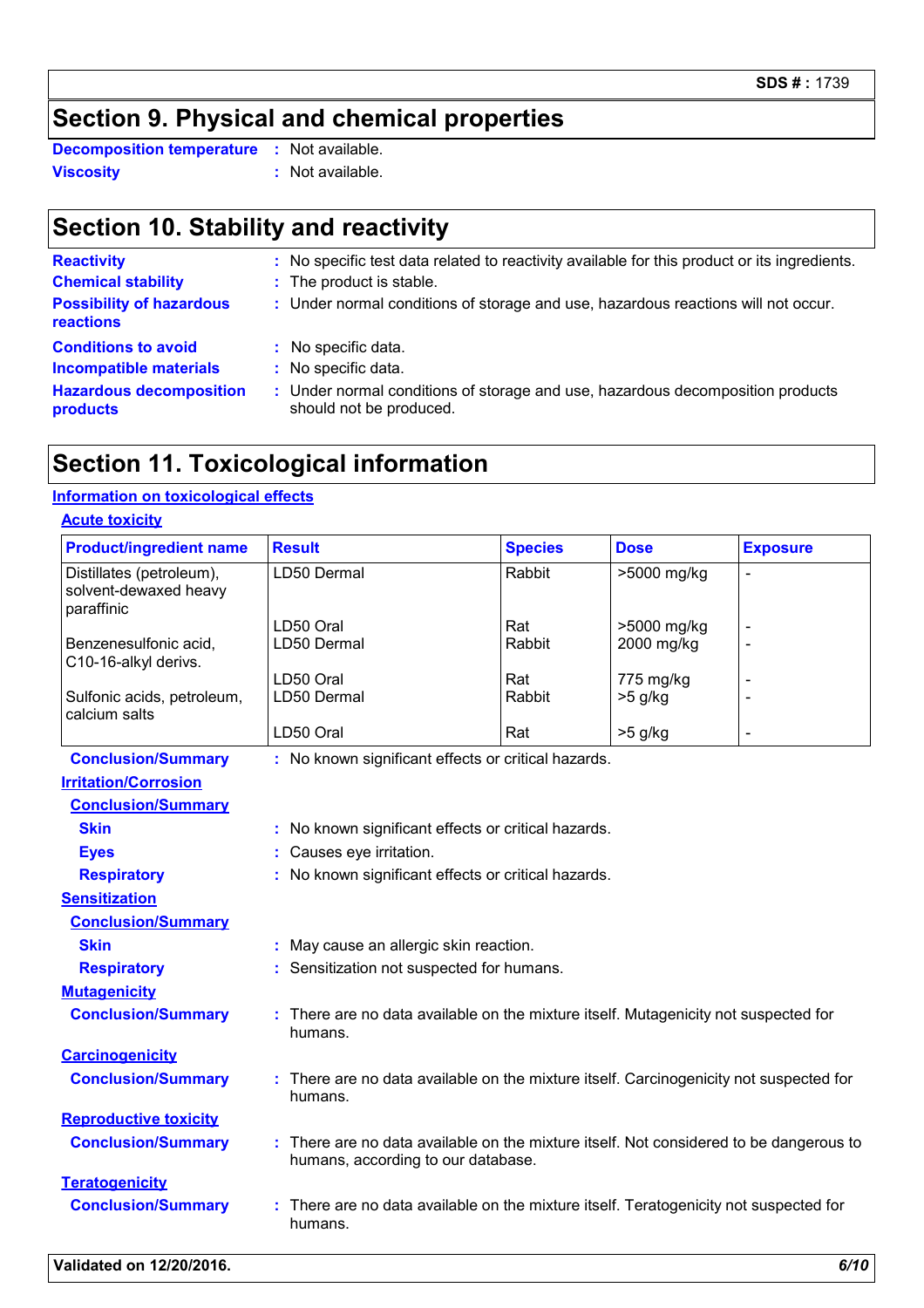# **Section 11. Toxicological information**

#### **Specific target organ toxicity (single exposure)**

Not available.

#### **Specific target organ toxicity (repeated exposure)**

Not available.

#### **Conclusion/Summary :** No known significant effects or critical hazards. **Information on the likely routes of exposure Inhalation :** No known significant effects or critical hazards. **Ingestion :** No known significant effects or critical hazards. **Skin contact :** May cause an allergic skin reaction. **Eye contact :** Causes serious eye irritation. Once sensitized, a severe allergic reaction may occur when subsequently exposed to very low levels. **General : Carcinogenicity** : No known significant effects or critical hazards. **Mutagenicity :** No known significant effects or critical hazards. **Teratogenicity :** No known significant effects or critical hazards. **Developmental effects :** No known significant effects or critical hazards. **Fertility effects :** No known significant effects or critical hazards. **Symptoms related to the physical, chemical and toxicological characteristics Skin contact Ingestion Inhalation :** No specific data. No specific data. **:** Adverse symptoms may include the following: **:** irritation redness **Eye contact :** Adverse symptoms may include the following: pain or irritation watering redness **Potential chronic health effects Delayed and immediate effects and also chronic effects from short and long term exposure Numerical measures of toxicity Acute toxicity estimates Aspiration hazard Name Result** Distillates (petroleum), solvent-dewaxed heavy paraffinic ASPIRATION HAZARD - Category 1 **:** Routes of entry anticipated: Oral, Dermal. **Potential acute health effects Potential immediate effects :** Not available. **Short term exposure Potential delayed effects :** Not available. **Potential immediate effects :** Not available. **Long term exposure Potential delayed effects :** Not available.

#### Oral 26182.4 mg/kg Dermal 67567.6 mg/kg **Route ATE value**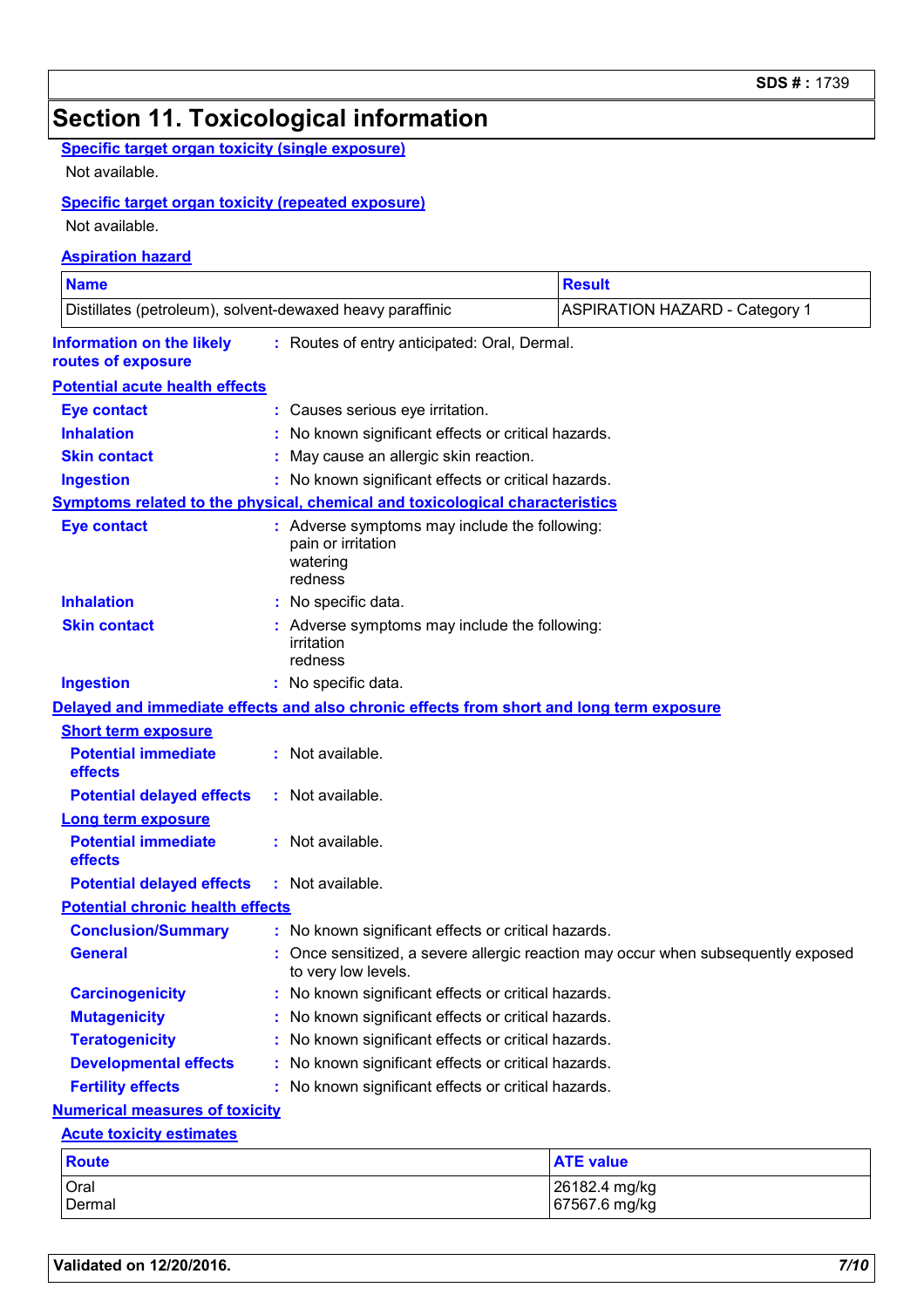# **Section 12. Ecological information**

| <b>Product/ingredient name</b>                          | <b>Result</b>                                                                                        | <b>Species</b>                                | <b>Exposure</b>         |
|---------------------------------------------------------|------------------------------------------------------------------------------------------------------|-----------------------------------------------|-------------------------|
| Benzenesulfonic acid,<br>C10-16-alkyl derivs.           | Acute EC50 5.65 mg/l Fresh water                                                                     | Crustaceans - Ceriodaphnia<br>dubia - Neonate | 48 hours                |
| <b>Conclusion/Summary</b>                               | $\therefore$ There are no data available on the mixture itself.                                      |                                               |                         |
| <b>Persistence and degradability</b>                    |                                                                                                      |                                               |                         |
| <b>Conclusion/Summary</b>                               | This product has not been tested for biodegradation. Not expected to be rapidly                      |                                               |                         |
|                                                         | degradable. This product is not expected to bioaccumulate through food chains in<br>the environment. |                                               |                         |
| <b>Product/ingredient name</b>                          | <b>Aquatic half-life</b>                                                                             | <b>Photolysis</b>                             | <b>Biodegradability</b> |
| <b>CONSTRUCTION &amp; OFF-</b><br><b>HIGHWAY GREASE</b> |                                                                                                      |                                               | Not readily             |
| <b>Bioaccumulative potential</b>                        |                                                                                                      |                                               |                         |

| <b>Soil/water partition</b><br>coefficient (K <sub>oc</sub> ) | : Not available.                                    |
|---------------------------------------------------------------|-----------------------------------------------------|
| <b>Other adverse effects</b>                                  | : No known significant effects or critical hazards. |

# **Section 13. Disposal considerations**

**Disposal methods :**

The generation of waste should be avoided or minimized wherever possible. Disposal of this product, solutions and any by-products should at all times comply with the requirements of environmental protection and waste disposal legislation and any regional local authority requirements. Dispose of surplus and nonrecyclable products via a licensed waste disposal contractor. Waste should not be disposed of untreated to the sewer unless fully compliant with the requirements of all authorities with jurisdiction. Waste packaging should be recycled. Incineration or landfill should only be considered when recycling is not feasible. This material and its container must be disposed of in a safe way. Care should be taken when handling emptied containers that have not been cleaned or rinsed out. Empty containers or liners may retain some product residues. Avoid dispersal of spilled material and runoff and contact with soil, waterways, drains and sewers.

# **Section 14. Transport information**

|                                      | <b>TDG</b><br><b>Classification</b> | <b>DOT</b><br><b>Classification</b> | <b>ADR/RID</b> | <b>IMDG</b>    | <b>IATA</b>    |
|--------------------------------------|-------------------------------------|-------------------------------------|----------------|----------------|----------------|
| <b>UN number</b>                     | Not regulated.                      | Not available.                      | Not regulated. | Not regulated. | Not regulated. |
| <b>UN proper</b><br>shipping name    | $\overline{\phantom{a}}$            | Not available.                      |                |                |                |
| <b>Transport</b><br>hazard class(es) |                                     | Not available.                      |                |                |                |
| <b>Packing group</b>                 | $\blacksquare$                      |                                     |                |                |                |
| <b>Environmental</b><br>hazards      | No.                                 | No.                                 | No.            | No.            | No.            |
| <b>Additional</b><br>information     | $\blacksquare$                      |                                     |                |                |                |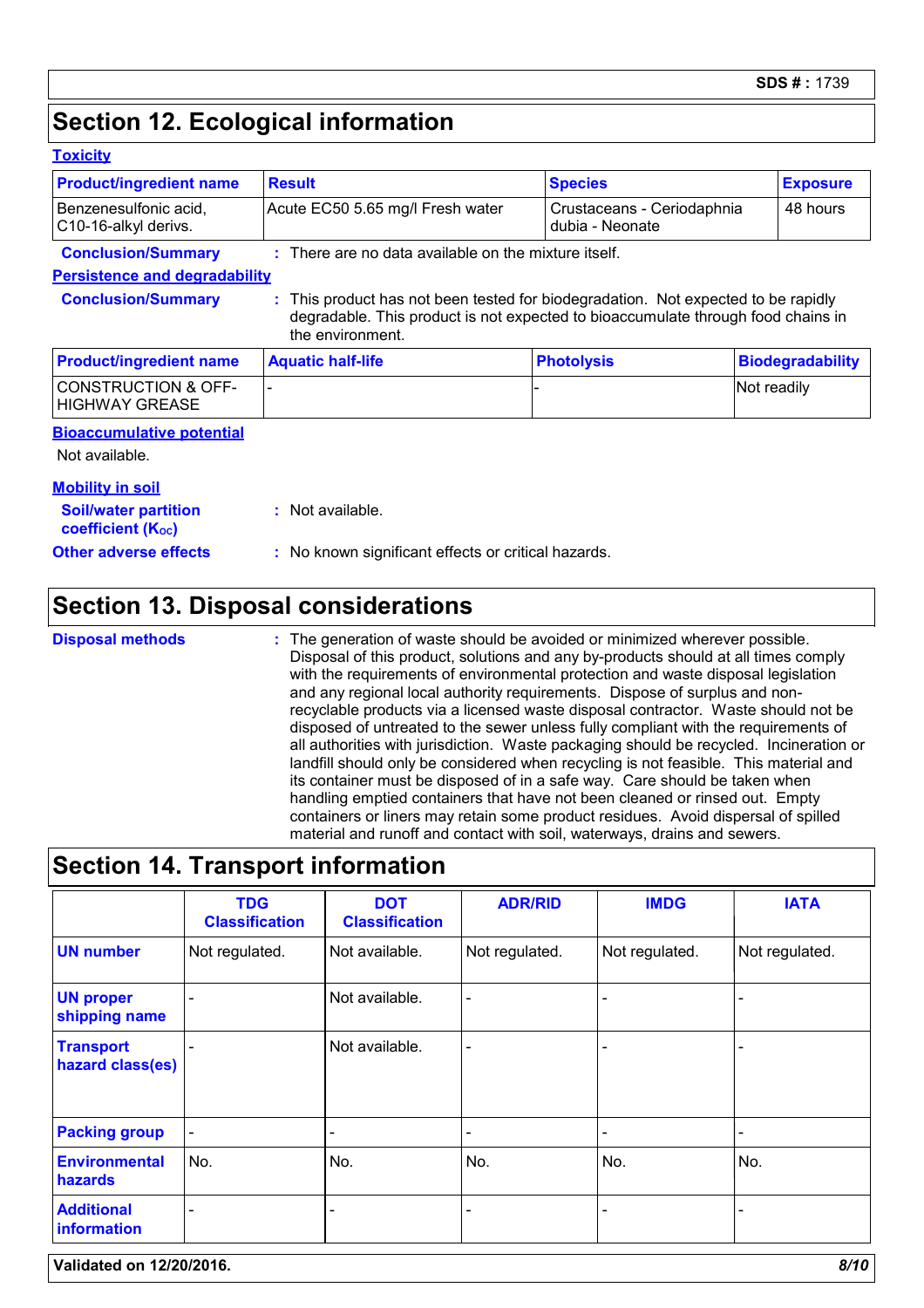# **Section 14. Transport information**

| <b>Special precautions for user</b> |  |
|-------------------------------------|--|
|                                     |  |

**Special precautions for user Transport within user's premises:** always transport in closed containers that are **:** upright and secure. Ensure that persons transporting the product know what to do in the event of an accident or spillage.

**Transport in bulk according to Annex II of MARPOL and the IBC Code**

# **Section 15. Regulatory information**

#### **Canadian lists**

**Canadian NPRI :** None of the components are listed. **CEPA Toxic substances :** None of the components are listed.

**Canada inventory :** All components are listed or exempted.

**:** Not available.

**International regulations**

#### **Chemical Weapon Convention List Schedules I, II & III Chemicals**

Not listed.

#### **Montreal Protocol (Annexes A, B, C, E)**

Not listed.

#### **Stockholm Convention on Persistent Organic Pollutants**

Not listed.

### **Rotterdam Convention on Prior Inform Consent (PIC)**

Not listed.

#### **UNECE Aarhus Protocol on POPs and Heavy Metals**

Not listed.

#### **Inventory list**

| <b>Australia</b>         | : All components are listed or exempted. |
|--------------------------|------------------------------------------|
| <b>China</b>             | : All components are listed or exempted. |
| <b>Europe</b>            | : All components are listed or exempted. |
| <b>Japan</b>             | : All components are listed or exempted. |
| <b>New Zealand</b>       | : All components are listed or exempted. |
| <b>Philippines</b>       | : Not determined.                        |
| <b>Republic of Korea</b> | : All components are listed or exempted. |
| <b>Taiwan</b>            | : All components are listed or exempted. |
| <b>United States</b>     | : All components are listed or exempted. |

# **Section 16. Other information**

| <b>History</b>                    |                                      |
|-----------------------------------|--------------------------------------|
| Date of issue/Date of<br>revision | : 12/20/2016                         |
| Date of previous issue            | : 9/21/2016                          |
| <b>Version</b>                    | : 1.01                               |
|                                   | Regulatory Department, Chemtool Inc. |